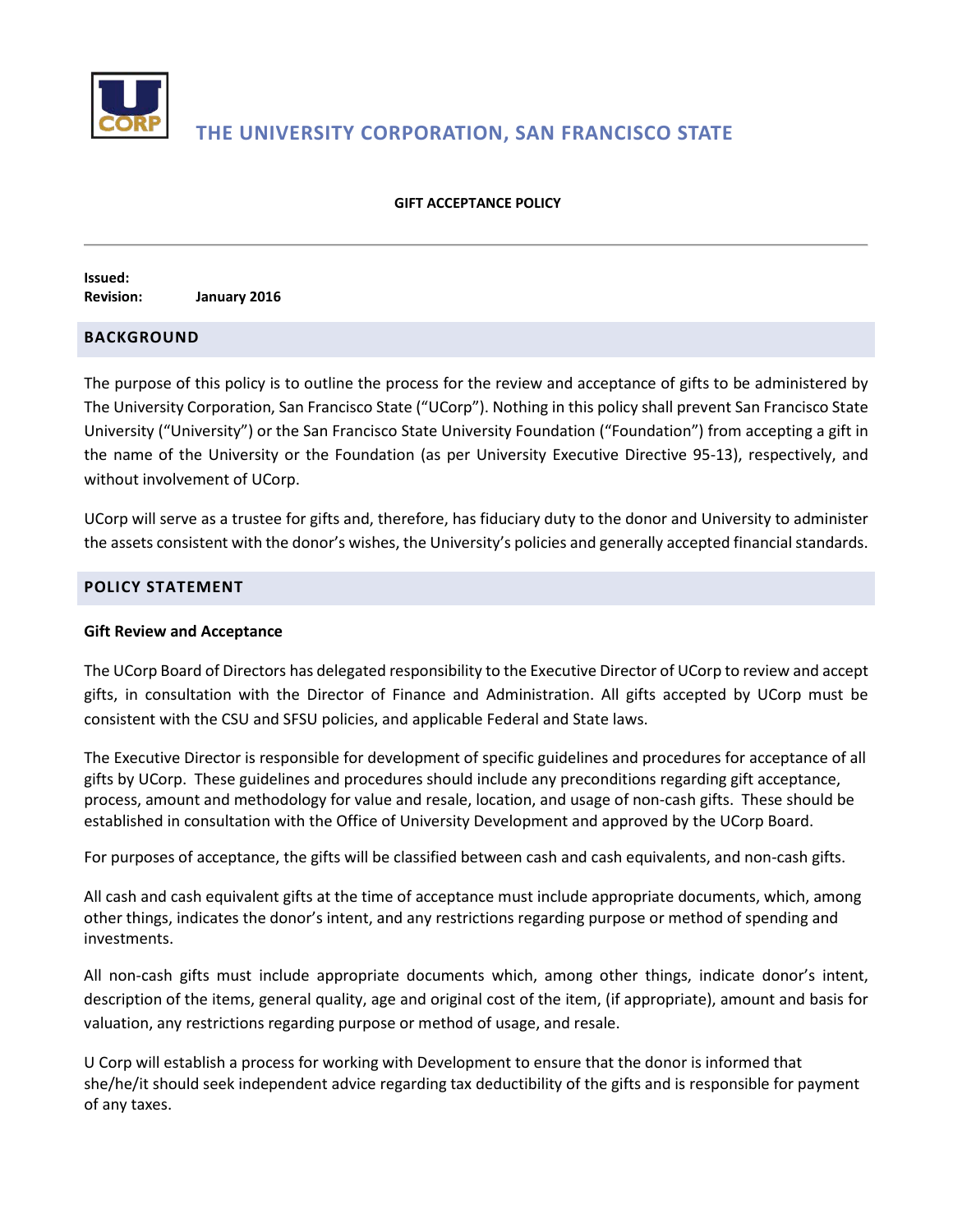Such gifts include, but are not limited to:

- Gifts of real property or an interest in real property
- Gifts of personal property with a fair market value exceeding \$5,000. Examples of such gifts would include:
	- Artwork or other objects
	- Vehicles or equipment
	- Mineral, water, or timber rights
	- Overseas investments
	- Manuscripts/literary works
	- Computer hardware/software
	- Intellectual property/patents
- Gifts of real or tangible personal property subject to donor restrictions regarding disposal of the property
- Non-publicly traded securities
- Stock options
- Notification of the intent to gift real property through a bequest or trust distribution
- Alternative investments
- Other gifts of unusual items or gifts of questionable value
- Cash gifts (or pledges) totaling \$1,000,000 or more

# **UCorp Executive Committee**

Gifts determined by the Executive Director to pose significant risk to the institution will be reviewed and considered for approval by the UCorp Executive Committee, before being accepted and before any representations are made to the donor that the gift will be accepted. The UCorp Executive Committee is defined according to UCorp bylaws. Before a proposed gift is submitted to the Executive Committee for review, the Executive Director shall perform the due diligence task of reviewing the background of the donor and the source of the gift funds. In any case in which a donor wishes to anonymously contribute or pledge to contribute \$1,000,000 or more, the due diligence task of reviewing the background of the donor and the source of the gift funds will be presented to the University President or her/his designee for consideration. If the University President approves acceptance of the gift, the matter shall then be presented to the Executive Committee for final review and consideration.

The Vice President for University Advancement, or his/her designee, will assemble documentation of the proposed gift for the committee's review. The documentation shall include the amount of the gift, the purpose for the gift, terms and conditions of the gift and any other relevant information about the proposed transaction. In addition, the documentation shall include introductory information about the donor's philanthropic history and plus brief background on the donor which includes the reason they are making the gift or donor intent.

# **Administration**

- All necessary gift documents will be prepared by the Office of University Development.
- Appropriate records related to endowment and gift accounts shall be maintained by UCorp.
- A one-time fee not exceeding 5% of the principal will be assessed when a gift is accepted, unless the gift is for a scholarship. A fee is not accessed on gifts for scholarships.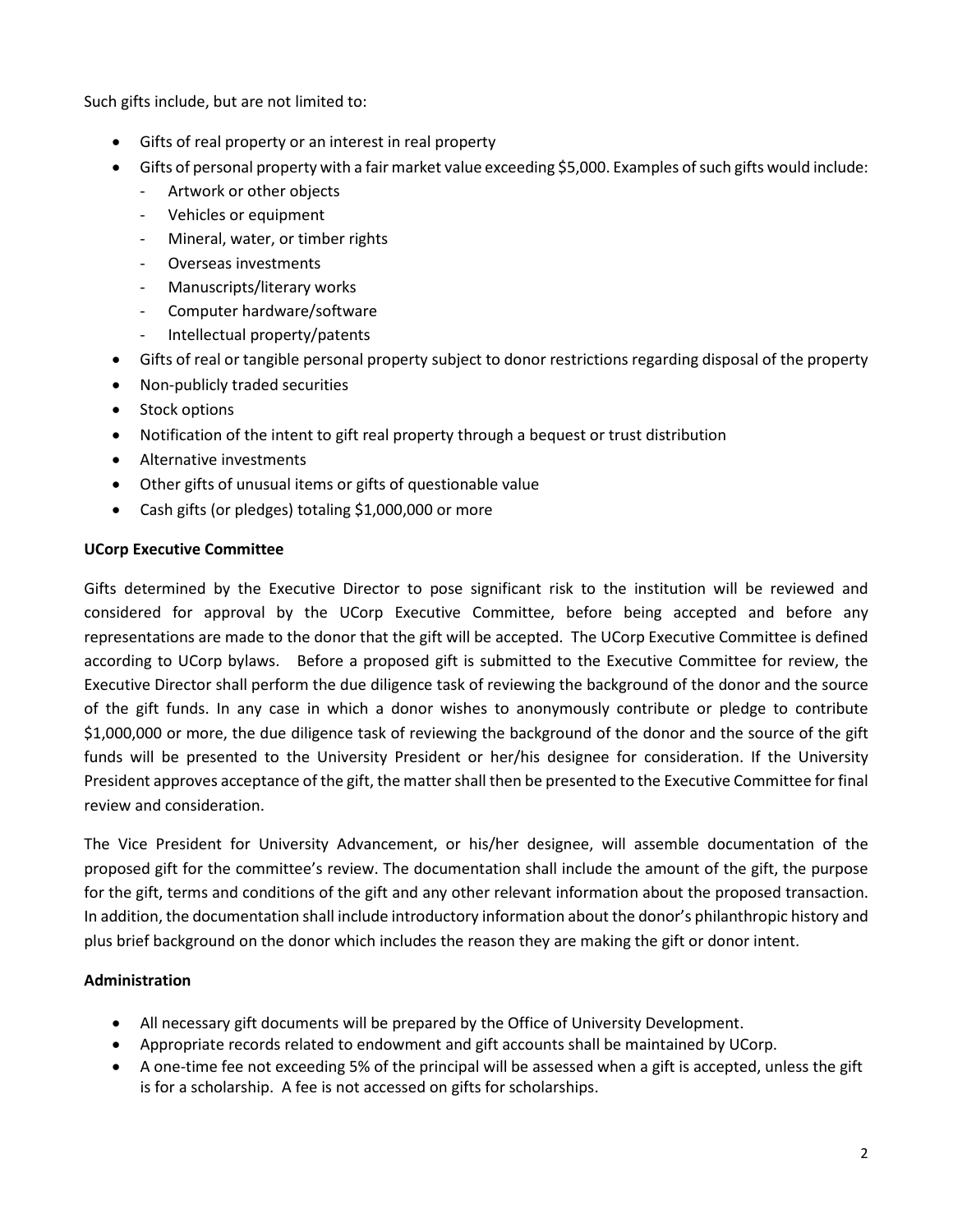• All non-cash gifts, pursuant to donor's intention, will be sold. Exceptions to this will be considered on an individual basis.

# **Accounting**

- The cash gifts and proceeds from sale of non-cash gifts for investment purposes may be commingled consistent with legal and/or regulatory provisions. However, separate gift accounts will be maintained by UCorp, if deemed appropriate.
- The gift accounts will be audited at least annually as part of the audit of UCorp performed by an external CPA firm.

### **Investment**

Gift accounts are invested consistent with UCorp's investment policy.

### **WHO ADMINISTERS THIS POLICY?**

- Executive Director of the University Corporation
- Director of Finance & Administration of the University Corporation

### **PROCEDURES AND GUIDELINES**

#### **Gift Agreements**

Written agreements setting for the terms and conditions of the gift are required to be signed by both UCorp and the donor for acceptance of all non-endowed gifts of \$25,000 or more, unless the gift was received from a bequest or a trust distribution or unless the execution of a written agreement is not feasible as stipulated in writing by either the University or the donor.

In situations where, despite the exercise of diligence, it is not possible or practicable to have a signed gift agreement (i.e., donor specifically indicates that he/she/it does not want to sign a gift agreement or dies prior to executing the written document,) the University Development representative who was working with the donor on the gift shall send a written memorandum to the UCorp Director of Finance and Administration indicating the circumstances under which a signed gift agreement could not be accomplished.

# **Outright Gifts**

Outright gifts include cash and cash equivalents, securities, real property, interests in business entities, and personal property.

*Cash and Cash Equivalents* Cash gifts can take the form of currency, check, EFT (electronic funds transfer), wire transfer, or credit card transaction.

*Securities:* Gifts of securities are internally valued at the mean of the high and low price of the security as of the date of the gift. The date of the gift is defined as the date of the postmark on the envelope or the date the security is hand-delivered (physical certificates) or the date the stock is received in one of the UCorp brokerage accounts (book-held securities). UCorp will liquidate gifted securities as soon as possible.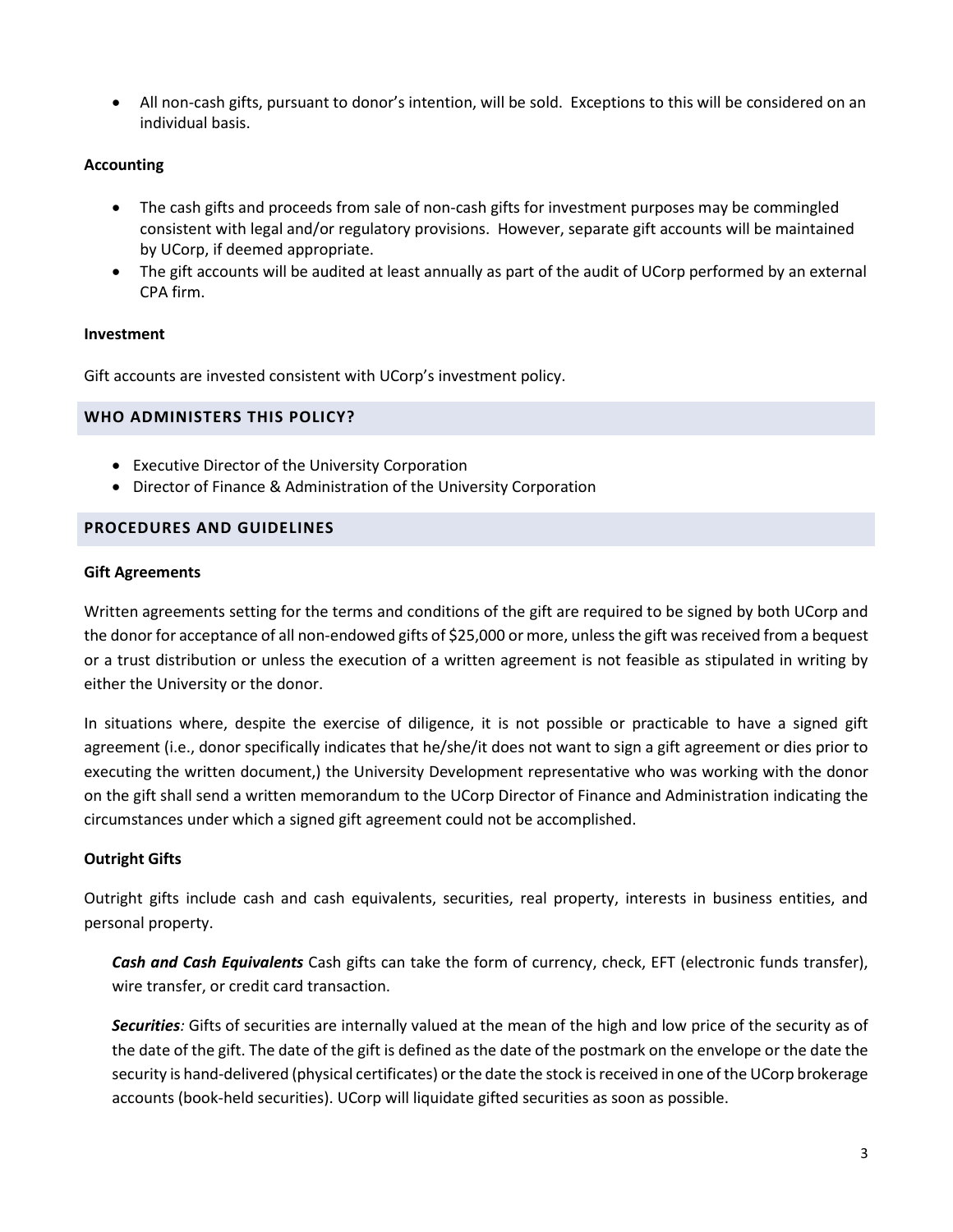*Real Property*: Real property can be used for deferred gifts (see below) as well as outright gifts. To be accepted as an outright gift or as a bargain sale gift, the gift portion of a property's fair market value must be of net benefit to the University/UCorp.

Real property includes improved or unimproved land, personal residences, farmland, commercial property, and rental property. These types of gifts are often complicated and require involvement of a number of professionals, advisors, and University and UCorp staff. This policy shall be communicated to donors when the University receives notification of the donor's intent to gift real property. In general, the University/UCorp shall not accept real estate gifts if the donor places permanent restrictions limiting the choices of UCorp to own, manage, or dispose of property, or if the real property has debt or encumbrances associated with it. Gifts of timeshares, while discouraged, will go before the UCorp Executive Committee.

As with any gift of property, if UCorp sells or otherwise disposes of the donated property within three years of the date of the gift, UCorp must file an information return on IRS Form 8282 and send a copy to the donor.

The donor of the property will be apprised that she/ he/ it should discuss any possible charitable deduction with an attorney before making the decision to donate the property. An appraisal report attesting to the market value of the proposed real property gift, prepared at or near the proposed donation and paid for by the donor, is required. Such appraisal report shall be prepared by a qualified, independent appraiser if no value is being received from the University or UCorp in exchange for the gift; UCorp shall select the appraiser if the donor will receive any item of value or right in exchange for the gift (e.g., seats at sporting events, naming rights, etc.).

If the donor wants to donate real property (or an interest in real property) to UCorp, the acceptance will require approval by the UCorp Executive Committee in accordance with UCorp policies and procedures.

Prepaid expenses shall be deducted from the gift proceeds when said proceeds are or become available for disbursement. Prepaid expenses are those that are incurred by UCorp in securing the donated property, as well as in maintaining the donated property, such as but not limited to any and all appraisal costs, environmental impact report costs, real property taxes, escrow and title insurance fees, personal property taxes, maintenance, repair, and upkeep costs and expenses as well as disposition costs and other expenses attributable to the donated property and paid or to be paid by UCorp.

*Personal Property- Accepted with the Intent to Sell*: With the exception of property the University can immediately put to use in furtherance of its mission, as discussed below, it is the policy of UCorp to sell or otherwise dispose of all gifts of personal property. UCorp's intention to sell the property and use the proceeds to further the mission of the University shall be communicated to the donor in writing at the time of the gift.

Gifts with fair market values exceeding \$5,000 will be recorded at the values placed on them by qualified and independent appraisers as required by the IRS for valuing non-cash charitable contributions. If the donor does not provide an appraisal, but there is a valid alternative means of substantiating the value of the gift, the UCorp Executive Committee will determine the value placed on them by a qualified expert. If a value as specified about is not placed on a gift of personal property, the value shall be recorded at \$1. Gifts of intellectual property shall be valued according to applicable IRS guidelines.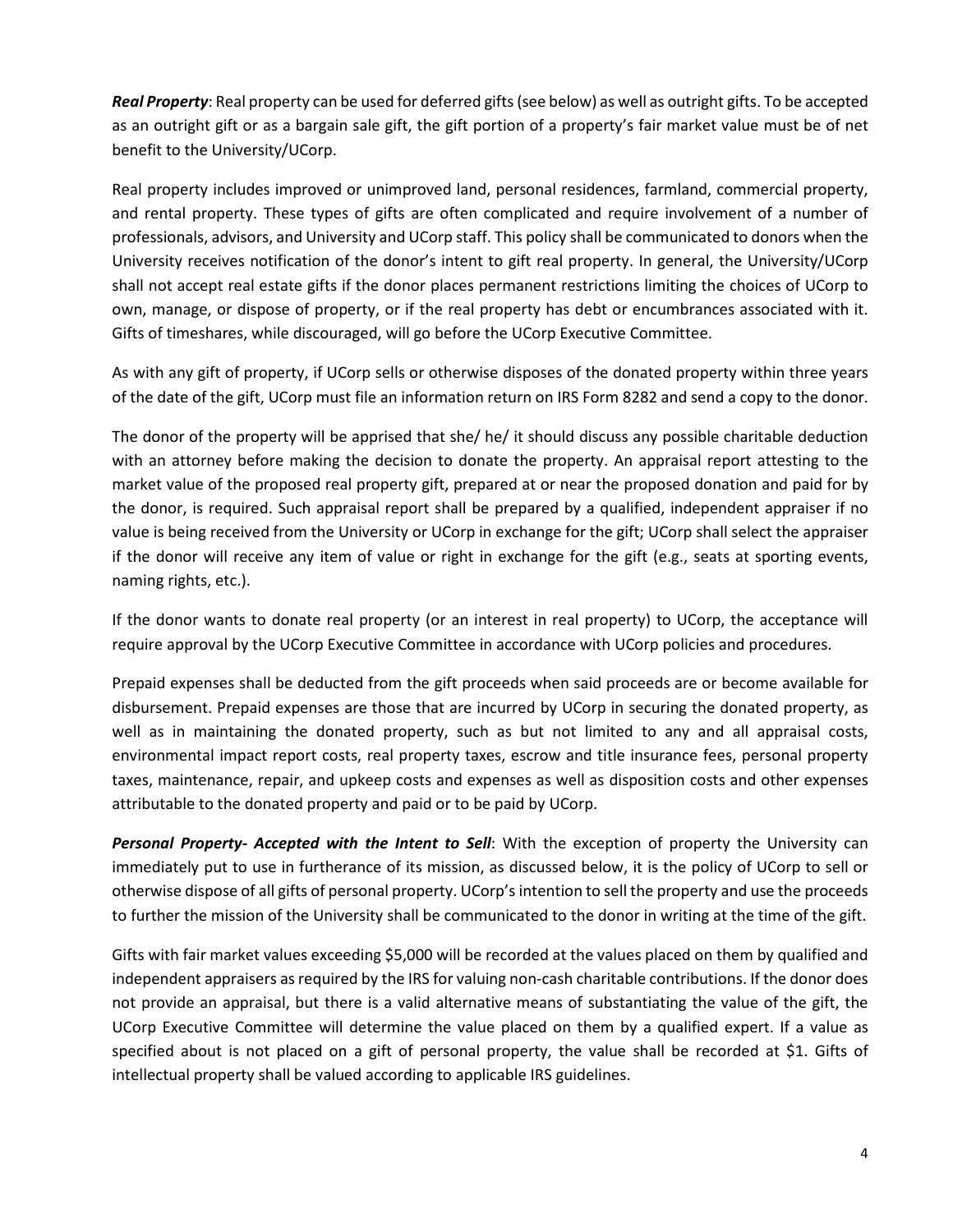Title to personal property shall be clear and unencumbered, and properly documented. Careful consideration should be given to marketability, storage, transportation, and disposal costs of all gifts of personal property.

*Personal Property (or Gifts-in-Kind) - Retained for University Use*: Gifts that are donated with the intention not to sell should be accepted by the University directly. Any exceptions will need to be brought to the UCorp Executive Committee for approval.

*Gifts of Contributed Services*: UCorp neither records nor receipts gifts of services.

# **Deferred Gifts**

UCorp accepts deferred gifts including charitable bequests, charitable gift annuities, charitable remainder trusts, charitable lead trusts, gifts of life insurance, and retained life estates. Whenever possible, UCorp will outsource management of deferred gift instruments. UCorp will not act as a trustee of any trust (whether charitable or revocable) without the advance approval of the UCorp Executive Committee.

*Charitable Bequests*: A donor can make a charitable bequest in a will and/or a living trust. For a bequest involving real property, the executor, personal representative, or trust may be asked to sell the property within the estate or trust and distribute the net proceeds to UCorp.

*Charitable Gift Annuities*: A charitable gift annuity is a contract between UCorp and a donor in which the donor makes an initial payment of cash or marketable securities to UCorp and UCorp agrees to pay the donor an annuity for the rest of the donor's lifetime. The minimum acceptable gift will be assets valued at \$10,000. The annual payment to the donor is based on the age of the donor. Since the donor expects to receive payment from UCorp for the remainder of his or her lifetime, the actual "gift" to UCorp has a deductible value of significantly less than the donor's initial payment. UCorp offers the gift annuity rates recommended by the American Council on Gift Annuities. UCorp will accept current gift annuities whose initial payment is at least one year after the gift date. The deferral period will be at the discretion of the donor and the Office of University Development.

Gift annuity agreements shall be limited to one life or two lives in being at the time of the gift. Ordinarily the minimum age for annuitants shall be 45 for immediate annuities. For deferred annuities or unusual circumstances, the Director of Planned Giving or a designee will be consulted. State registration requirements will be adhered to in those states whose insurance or other laws and regulations require.

*Life Insurance:* UCorp can receive two types of life insurance gifts: as beneficiary or as owner and beneficiary. The donor, on advice of his or her advisors, must decide which arrangement is in the donor's best interests. Should UCorp learn that it has been named as a beneficiary of a life insurance policy but is not its owner, no gift shall be counted until after the death of the donor, when the proceeds are received. When ownership of a life policy is transferred to UCorp and it further names UCorp as sole or partial beneficiary of the policy's proceeds, the University shall count its pro rata portion (if multiple beneficiaries are named) of any existing cash surrender value of the policy, and/or the pro rata portion of any premium payments made by the donor, as the gift value. Anticipated payments are not counted until they are made.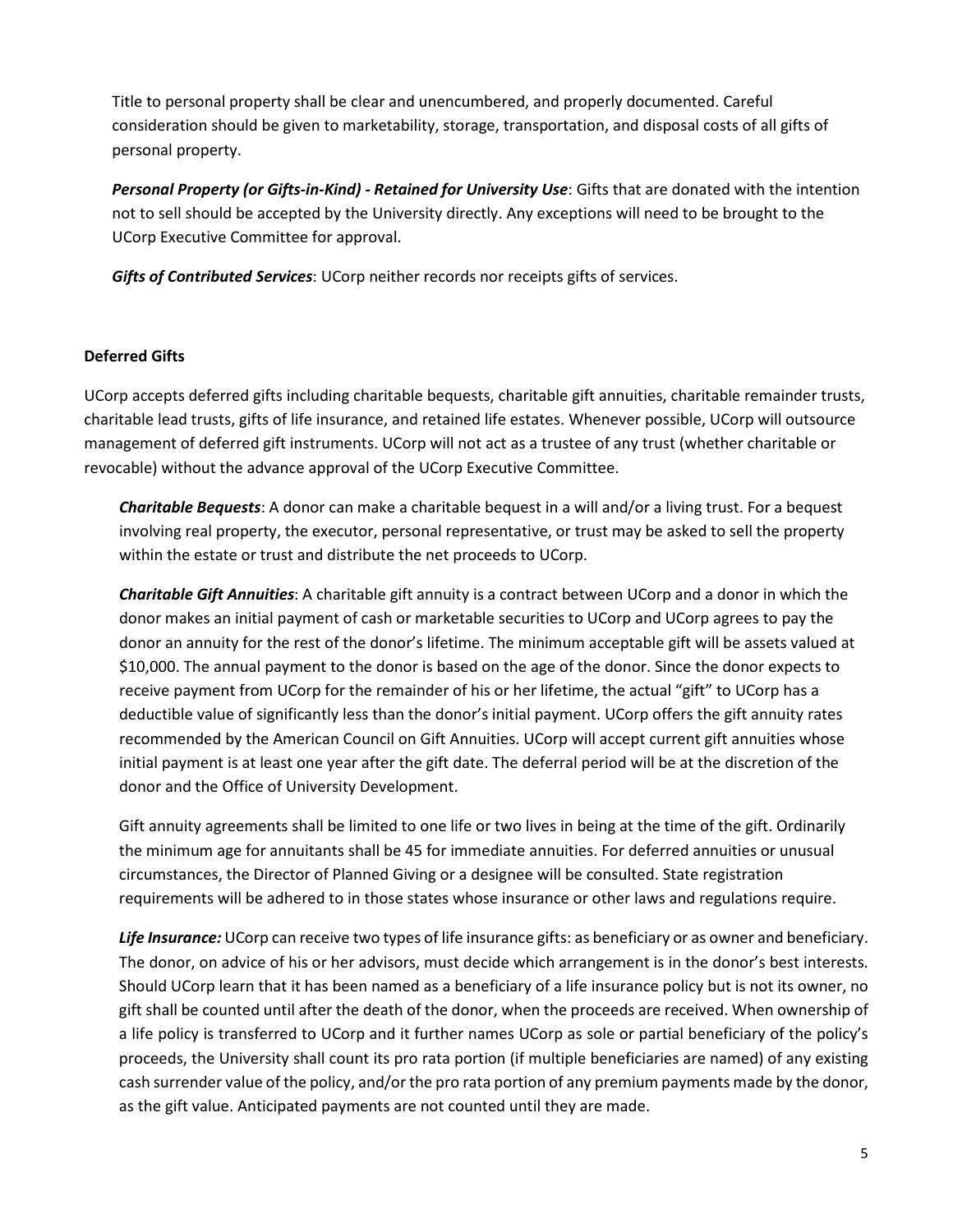University Development, including the Director of Planned Giving or a designee, and the U Corp executive committee must also review gifts of life insurance for which UCorp is the beneficiary and owner, or gifts of insurance that are funded with assets other than cash or securities.

*Retained Life Estates:* Donors can receive a sizable income tax deduction by making a gift of their personal residence or farm to UCorp while retaining full use and rights to the property during their lifetime: the donor retains a "life estate" and UCorp receives the "remainder interest."

A life estate is created by transferring a deed to UCorp, which reserves a life estate for the life of the donor or his or her designees. Donors must sign life estate agreement with UCorp to clarify their responsibility for property repairs, taxes, insurance, and other expenses. Donors are encouraged to have all documents reviewed by their own attorneys. All the normal review and gift acceptance procedures for gifts of real estate apply to gifts of life estate/remainder interest deeds.

# **Pledge Payments and Documentation**

*Pledge Payments:* Pledges must be fulfilled with payments of cash, credit cards, EFT, payroll deductions, or marketable securities.

If real estate or other non-marketable assets are used as payment, the initial value recorded against the pledge shall be the fair market value of the real estate or assets as determined by an independent qualified appraisal. As with gifts of securities, donors shall receive recognition credit equal to the fair market value (normally based on an appraisal within 60 days of the gift date), regardless of the sale price of the asset.

If publically traded securities are used as payment, the amount booked against the pledge shall be valued on the legal date of the gift.

Matching gift amounts (such as from employers) cannot be used to reduce the pledge balances. Matching gifts are not an obligation of the donor and cannot be used to satisfy a donor's personal pledge. It is permissible for the donor to have matching funds deposited into the same fund as his or her gift if permissible by the matching corporation or entity. The pledge agreement should reflect the anticipated amount for which the donor is personally responsible.

Similarly, gifts from donor-advised funds cannot be obligated by the donor and cannot satisfy pledges nor result in benefits to the individual or the fund.

# **Special Circumstances**

*Matching Gifts***: T**he University will comply with each organization's matching gift policies. If the University or U Corp staff have reason to believe that a donor is not in compliance with a matching entity's policies, Office of University Development will contact the matching entity for clarification. The University will not knowingly submit claims for non-qualifying gifts.

Commemorative (Memorial, Honoria and "On Behalf Of") Gifts: When a memorial gift is made, the decedent's next of kin is notified by the University Development; such notifications must not specify gift amounts. When necessary, and unless there is a gift instrument designating the use of such donations, the next of kin will be consulted about the designation of memorial monies, including whether the funds will be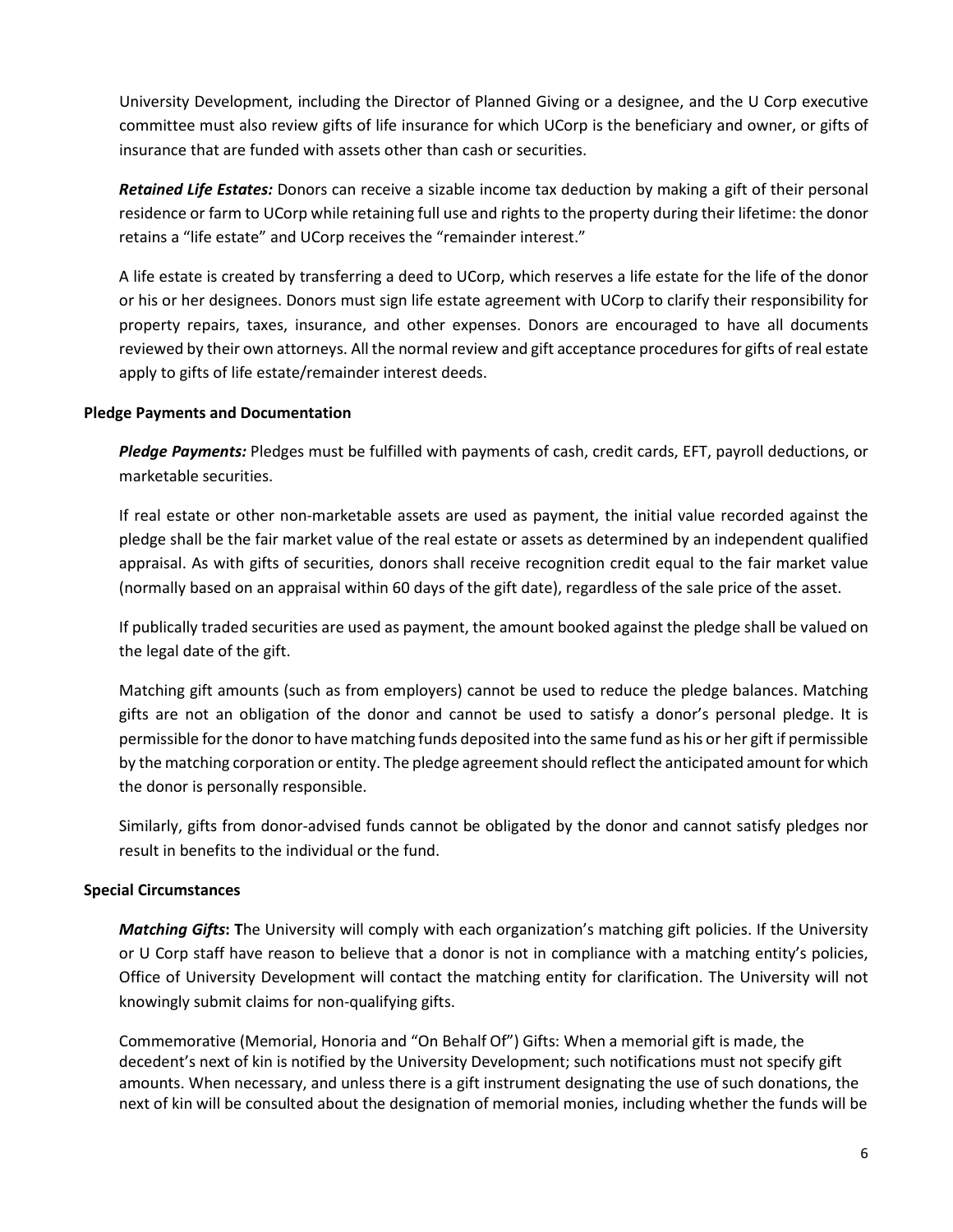spent as current funds or go into an endowment fund. In the case of Honoria gifts, the honored person is notified of the gesture but again without detail about gift amounts.

# **Gifts for the Benefit of Specific Individuals**

The University and UCorp do not accept gifts made for the personal benefit of a named individual. Funds received from a third party who has selected the recipient (such as an external scholarship granting entity) shall be accepted and processed by the appropriate University office.

### **Premiums and Goods or Services Received**

The IRS requires nonprofits to verify that no substantial goods or services were received in exchange for a contribution in order for the gift to qualify for a full charitable deduction. The IRS permits small value benefits based on the amount paid without disclosure. The IRS changes these limits annually.

# **Raffles**

UCorp is required to accurately report raffle proceeds to the IRS and the State of California on a yearly basis.

### **Corporate Sponsorship**

Most corporate sponsorship dollars are fully countable (less the value of tangible benefits received); the determining factor is whether the recognition the corporation receives constitutes advertising. The IRS defines advertising in this instance as competitive pricing or product information displayed because of the donation. If the recognition fits this definition of advertising, the sponsorship is an exchange transaction, not a gift. Simple name or logo placement is not advertising.

If, in return for a gift, a donor or donor organization has its name placed on a brick, chair, building, or other item or program that remains part of the institution, this recognition does not reduce the value of the gift so long as it is not advertising as defined by the IRS, above.

The Corporation shall have the right to terminate the naming rights in the event that the Donor(s) engage in illegal activity or other legal impropriety of such magnitude that continued recognition would not be in the best interests of the University.

# **Diversity Gifts**

In all cases, the University and UCorp will comply with federal and state regulations in effect at the time of the gift.

*Gift Refunds:* There may be circumstances when it is in the best interest of the donor relations to refund a gift to a donor. The Vice President of University Advancement and the UCorp Executive Director shall review those requests. If approved, in recognition of the fact that all gifts are permanent (a gift is not a gift unless it is irrevocably given), with the donors likely having claimed a tax reduction for the gift, any gift refunds to donors shall be treated as income to the individual. If the payment is equal to or greater than \$600, and was made in prior tax year, such refund payments shall result in the generation of a 1099 to the donor who will then be obligated to pay taxes on the stated amount.

# **Tax Considerations**

The IRS has several requirements that relate to donor tax deductions for cash and non-cash gifts to charities.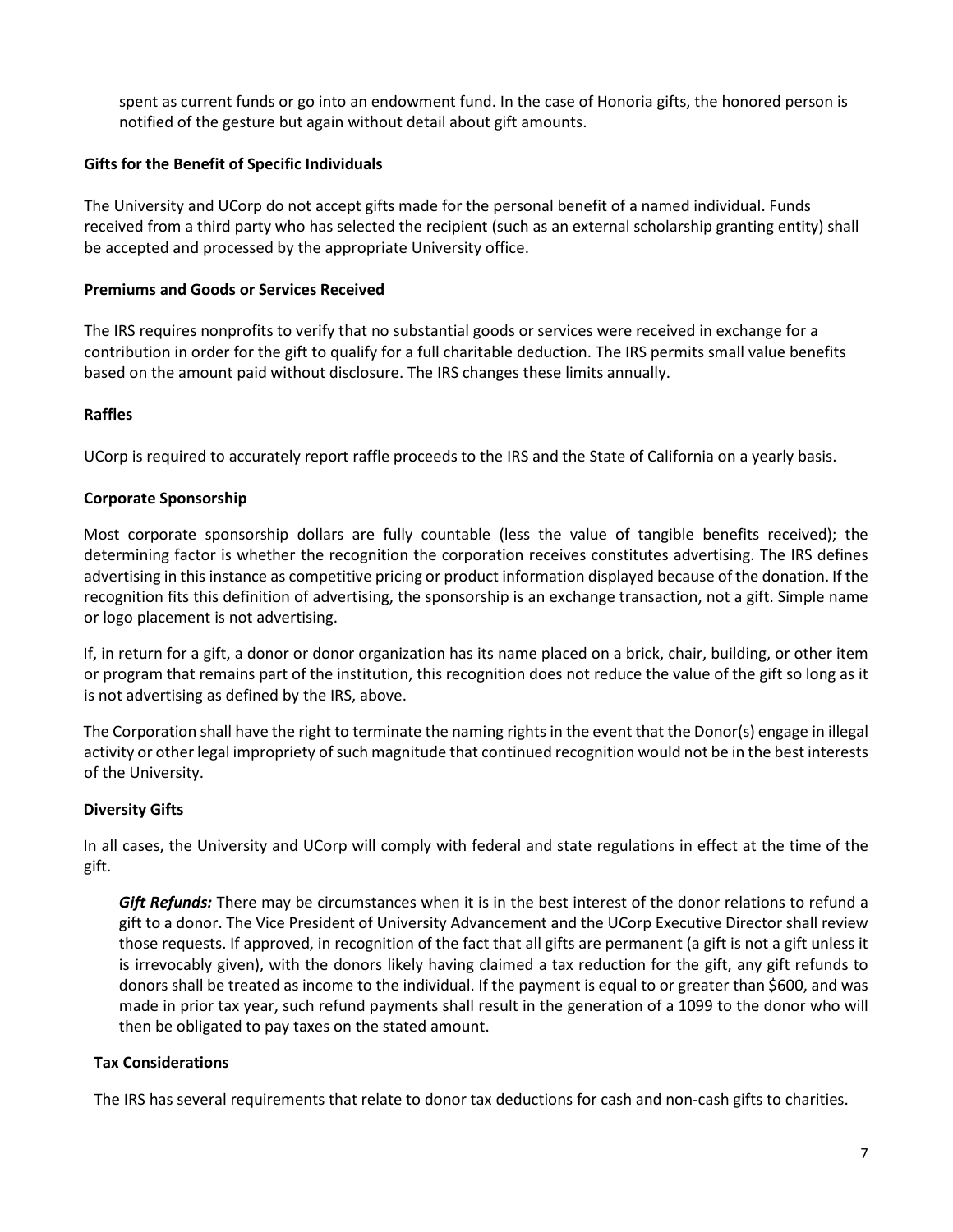*Receipts:* The University's practice is to issue receipts for all gifts; the Advancement Office is responsible for issuing all gift receipts. (Individual areas may acknowledge gifts, but not receipt them.) The IRS requires a receipt to substantiate most charitable gift deductions. The donor should retain the receipt in his/her records; it need not be filed with the return.

*Deductibility:* Tax laws governing charitable gifts are complex; the University and UCorp encourage donors to seek professional tax advice on issues.

# *Gifts of Securities:*

Securities not publically traded: A qualified appraisal and the University and UCorp's acknowledgement of receipt on IRS Form 8283 are required for gifts of securities that are not publically traded if their total value is more than \$10,000.

Publically traded securities: Additional documentation is not required for gifts of publically traded securities, regardless of their value.

*Donee Information Return (IRS Form 8282):* Under certain circumstances, if UCorp sells, transfers, exchanges, or otherwise disposed of donated property within three years of the date of receipt of the property, UCorp must file a Form 8282 (Donee Information Return) with the IRS reporting such an action.

# **GLOSSARY**

**Gift**: A contribution received for the benefit of the University for either unrestricted or restricted use in furtherance of the University's mission and which requires nothing in exchange beyond an assurance that the intent of the contribution shall be honored. If a donor receives benefits in return for a contribution, the amount of the gift recorded and reported is reduced by the fair market value of all benefits given in accordance with IRS regulations.

**Restricted Gifts:** This term designates gifts upon which the donor has identified definite restrictions on the purpose for which, or the conditions under which, such fund may be expended or disbursed. UCorp and the University will make every effort to fulfill that purpose and/or conditions; however, full discretion is maintained by UCorp in consultation with the University regarding its use.

**Unrestricted Gifts**: This term designates gifts upon which the donor has not placed definite restrictions as to method or purpose of expenditure, thereby, leaving the determination of the appropriate use of such funds to the University and UCorp. This may also be applied to gifts received under a continuing solicitation program for general support of the University.

**Grant**: A contribution that typically comes from a corporation, foundation, of other organization (not an individual) for either unrestricted or restricted use in furthering the mission of the University. Some grants may have special reporting requirements. In the rare cases when a difference of interpretation arises, the Provost and Vice President for Academic Affairs shall determine the proper processing and administration of the grant.

**Contract**: An agreement between the institution and another entity to provide an economic benefit for compensation. The agreement is binding and creates a quid pro quo relationship between the institution and the entity.